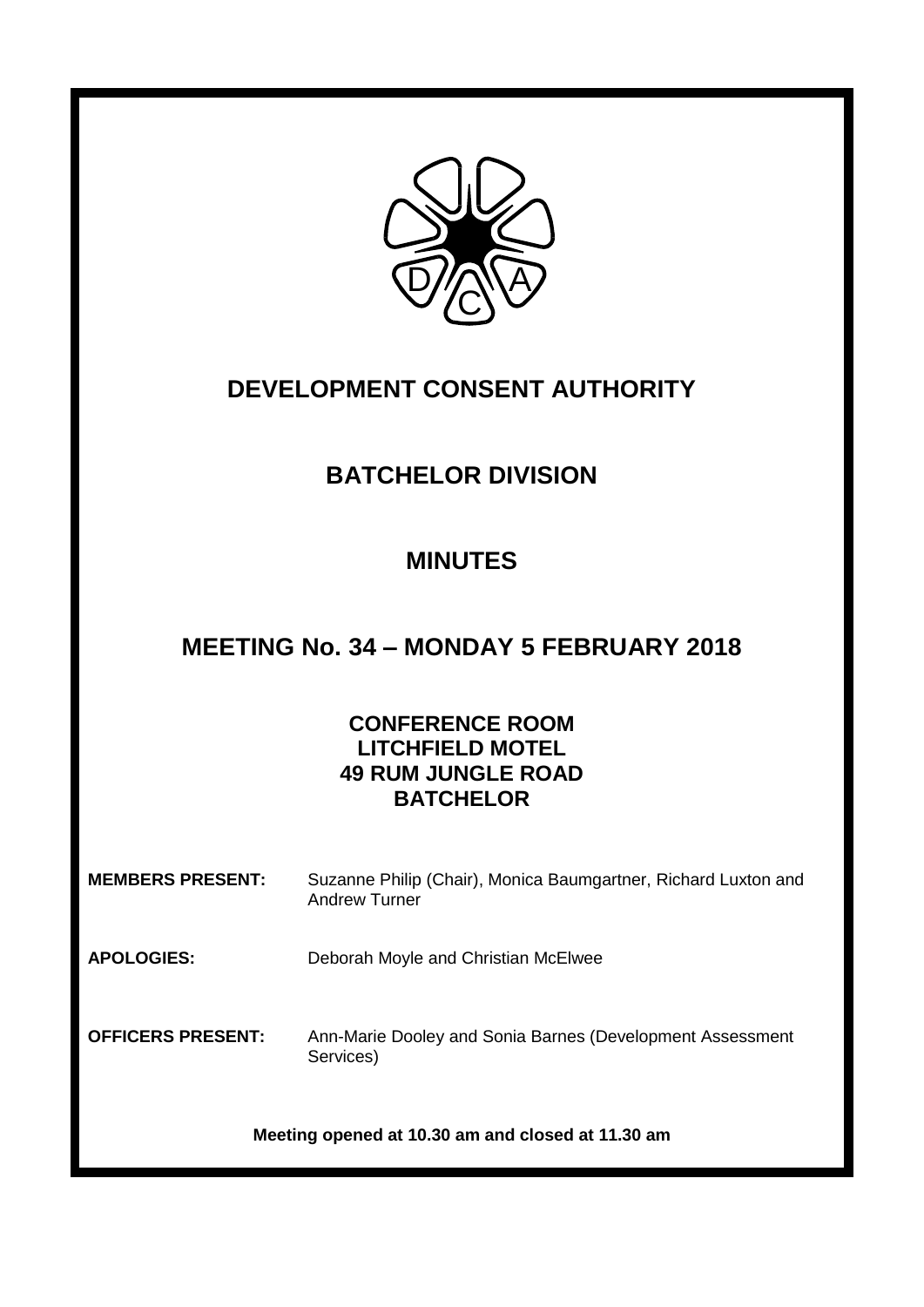**THE MINUTES RECORD OF THE EVIDENTIARY STAGE AND THE DELIBERATIVE STAGE ARE RECORDED SEPARATELY. THESE MINUTES RECORD THE DELIBERATIVE STAGE. THE TWO STAGES ARE GENERALLY HELD AT DIFFERENT TIMES DURING THE MEETING AND INVITEES ARE PRESENT FOR THE EVIDENTIARY STAGE ONLY.**

#### **ITEM 1 PARALLEL APPLICATION – SOLAR FACILITY AND SUBDIVISION TO CREATE ONE LOT FOR THE PURPOSE OF A LEASE IN EXCESS OF 12 YEARS SECTION 2924 (1065) BATCHELOR ROAD HUNDRED OF GOYDER APPLICANT INFIGEN ENERGY DEVELOPMENT PTY LTD**

DAS tabled an addendum.

Ms Kirsten Marmien (GHD) attended on behalf of the applicant.

Submitter Mr Mark Finocchiaro sent his apologies, Mr Brad Cunnington (Northern Planning Consultants) attended on his behalf.

**RESOLVED** That, pursuant to section 53(a) of the *Planning Act* the Development Consent **04/18** Authority consent to the application to develop Section 2924 (1065) Batchelor Road, Hundred of Goyder, for the purpose of a solar facility, subject to the following conditions:

#### **CONDITIONS PRECEDENT**

- 1. Prior to the endorsement of plans and prior to the commencement of works, a schematic plan demonstrating the on-site collection of stormwater and its discharge into the Transport and Civil Services Division of the Department of Infrastructure, Planning and Logistics' stormwater drainage system shall be submitted to and approved by the Transport and Civil Services Division of the Department of Infrastructure, Planning and Logistics, to the satisfaction of the consent authority.
- 2. Prior to the commencement of works, a Construction Traffic Management Plan (detailing all appropriate site management measures, including construction access, proposed haulage routes, vehicle types, protection of existing assets, protection of public access and a risk assessment) shall be submitted to the Transport and Civil Services Division of the Department of Infrastructure, Planning and Logistics.
- 3. Prior to the commencement of works, written confirmation from an appropriately qualified professional that the aerodrome requirements have been considered and that the development/construction works will not affect the Batchelor aerodrome in any way, shall be submitted to and approved by the Transport and Civil Services Division of the Department of Infrastructure, Planning and Logistics, to the satisfaction of the consent authority.
- 4. Prior to the commencement of works, an Erosion and Sediment Control Plan (ESCP), is to be submitted to and approved by the consent authority on the advice of the Department of Environment and Natural Resources (DENR). All works relating to this permit are to be undertaken in accordance with the endorsed ESCP to the requirements of the consent authority on the advice of DENR. The ESCP is to be developed by a suitably qualified and experienced professional in erosion and sediment control planning, and the IECA Best Practice Erosion and Sediment Control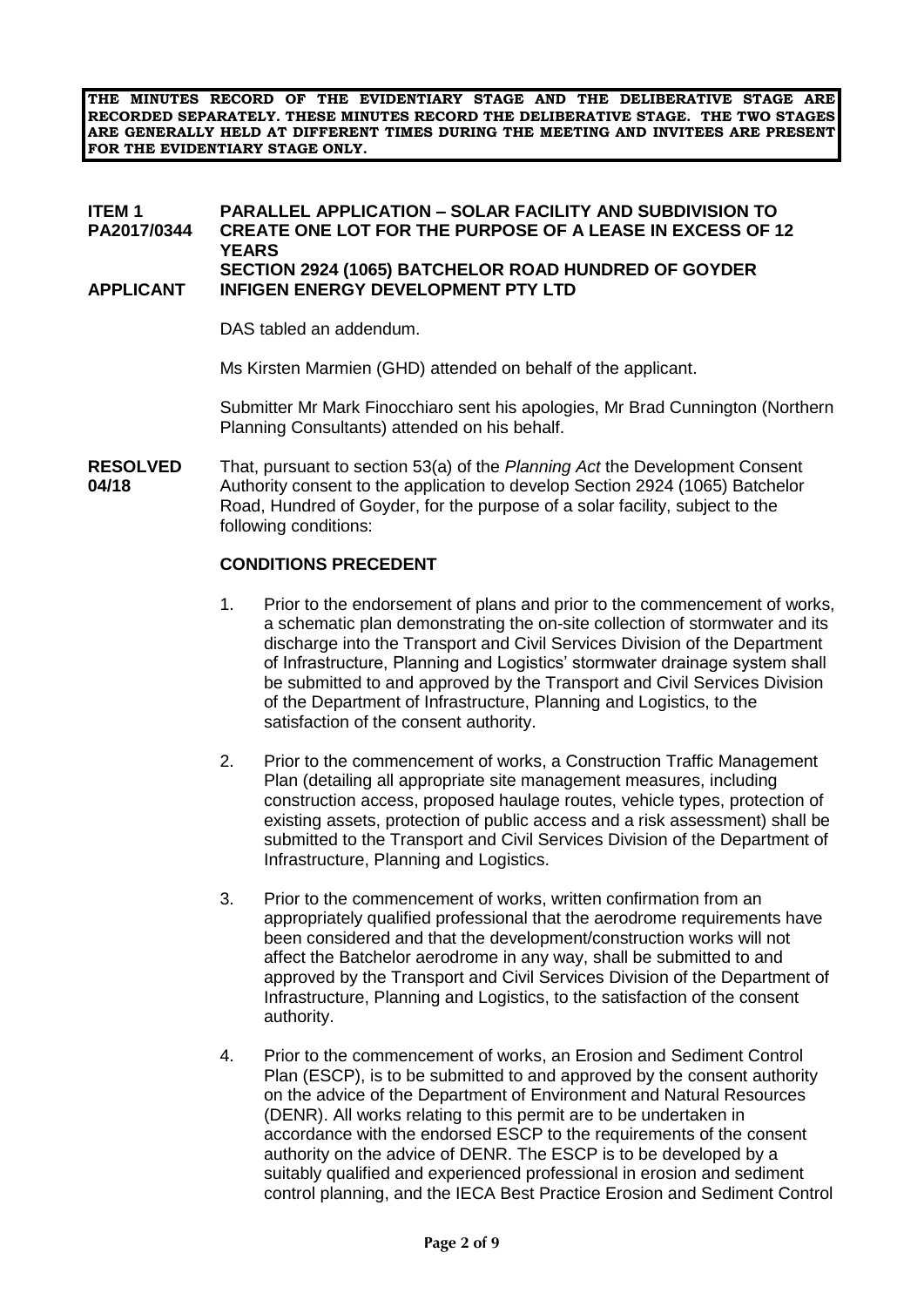Guidelines 2008 may be reference as a guide to the type of information, detail and data that should be included in the ESCP.

The plan should detail methods and treatments for minimising erosion and sediment loss from the site during the construction phase. Information regarding ESCP content is available at [www.austieca.com.au](http://www.austieca.com.au/) and the NTG website [http://nt.gov.au/environment/soil-land-vegetation.](http://nt.gov.au/environment/soil-land-vegetation)

#### **GENERAL CONDITIONS**

- 5. The works carried out under this permit shall be in accordance with drawings endorsed as forming part of this permit.
- 6. All works relating to this permit are to be undertaken in accordance with the endorsed ESCP to the requirements of the consent authority, upon the advice of the Department of Environment and Natural Resources.
- 7. Dust control measures must be employed throughout the construction stage of the development to the requirements of the NT EPA, to the satisfaction of the consent authority.
- 8. The use and development as shown on the endorsed plans must not be altered without the further consent of the consent authority.
- 9. The use of the land for the purpose of a solar facility must cease 40 years from the date of this permit, and all structures, vehicles and infrastructure associated with this use must be removed from the site by this date.
- 10. Any development on or adjacent to any easements on site shall be carried out to the requirements of the relevant service authority to the satisfaction of the consent authority.
- 11. The owner of the land must enter into agreements with the relevant authorities for the provision of water supply, drainage and electricity facilities to the development shown on the endorsed plan in accordance with the authorities' requirements and relevant legislation at the time.
- 12. The kerb crossovers and driveways to the site approved by this permit are to meet the technical standards of the Transport and Civil Services Division of the Department of Infrastructure, Planning and Logistics, to the satisfaction of the consent authority.
- 13. The owner shall:
- (a) remove disused vehicle and/ or pedestrian crossovers;
- (b) provide footpaths/ cycleways;
- (c) collect stormwater and discharge it to the drainage network; and
- (d) undertake reinstatement works; all to the technical requirements of and at no cost to the Transport and Civil Services Division of the Department of Infrastructure, Planning and Logistics, to the satisfaction of the consent authority.
- 14. Where unfenced, the Batchelor Road frontage is to be appropriately fenced in accordance with Transport and Civil Services Division of the Department of Infrastructure, Planning and Logistics standards and requirements, to the satisfaction to the consent authority.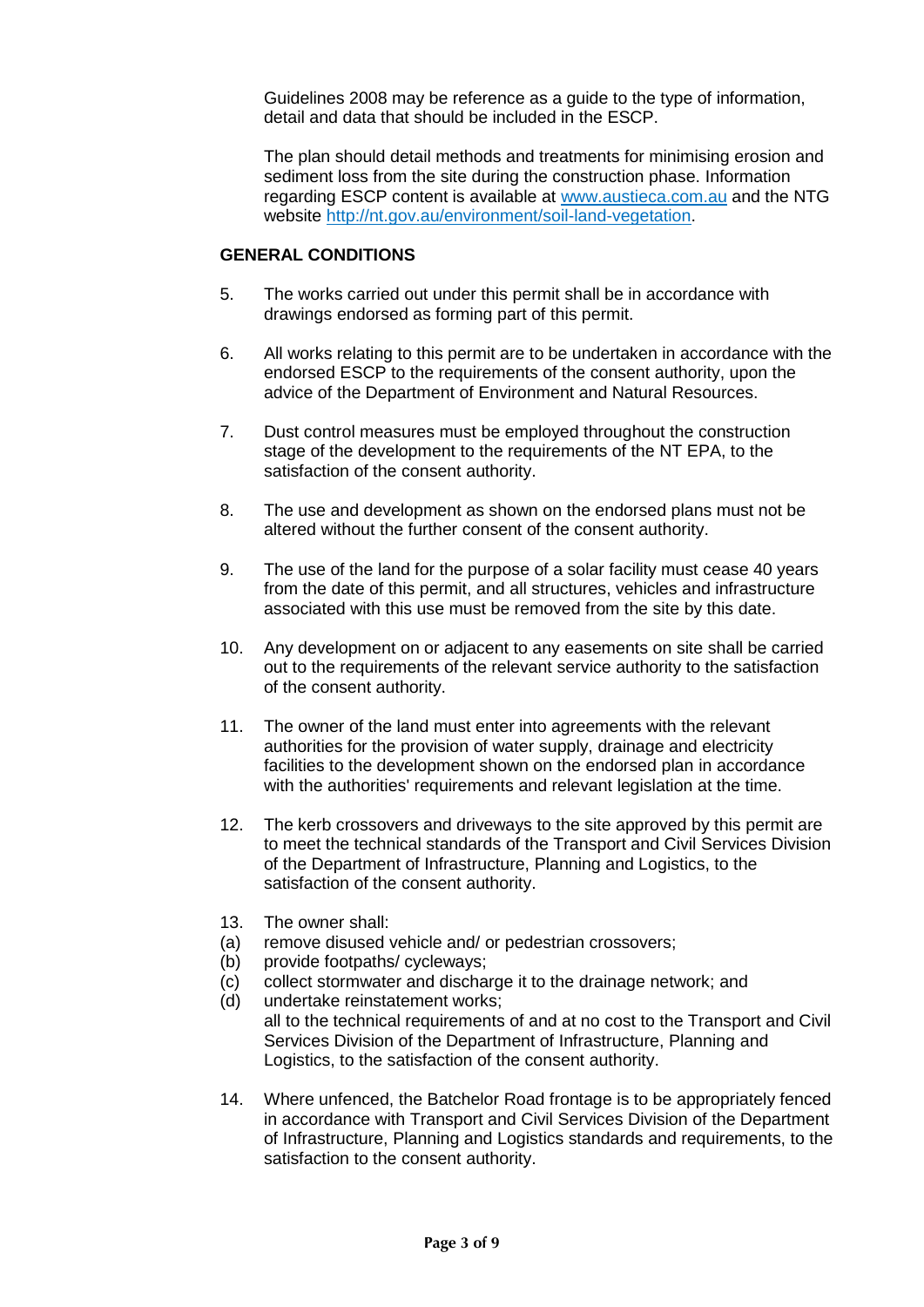15. Any proposed work (including the provision or connection of services) within, or impacting upon the Batchelor Road road reserve shall be in accordance with the standards and specifications of the Transport and Civil Services Division, Department of Infrastructure, Planning and Logistics.

Design documents must be submitted to the Director Corridor Management, Transport and Civil Services Division for Road Agency Approval and no works are to commence prior to approval and receipt of a "Permit to Work Within a Road Reserve".

- 16. Before the use commences firebreaks along boundaries or at appropriate locations shall be provided to the satisfaction of the consent authority on advice from the Bushfires NT (Department of Environment and Natural Resources).
- 17. One year prior to the commencement of decommissioning works, a Rehabilitation Plan is to be submitted to and approved by the consent authority on the advice of the Department of Environment and Natural Resources (DENR). The Rehabilitation Plan must be developed by a suitably qualified professional and should cover the rehabilitation (including but not limited to revegetation, erosion and sediment control and weed management) and stabilisation of all disturbed areas; and is to address the following:
- A map delineating the rehabilitation site and its components (e.g. the existing location of earthworks and / or planting, etc.), natural features (e.g. existing native vegetation, slope, waterways, etc.), exclusion areas (including fencing) and the location of specific management practices (e.g. erosion and sediment controls);
- methods, timing and staging of works, including management practices;
- methods, timing and schedules for monitoring and maintenance; and
- clearly defined goals and outcomes which are: specific, measureable, achievable, realistic and time-bound.

### **NOTES:**

- 1. The Power and Water Corporation advises that the Water and Sewer Services Development Section [\(landdevelopmentnorth@powerwater.com.au\)](mailto:landdevelopmentnorth@powerwater.com.au) and Power Network Engineering Section [\(powerconnections@powerwater.com.au\)](mailto:powerconnections@powerwater.com.au) should be contacted via email a minimum of 1 month prior to construction works commencing to determine the Corporation's servicing requirements, and the need for upgrading of on-site and/or surrounding infrastructure.
- 2. Professional advice regarding the implementation of soil erosion control and dust control measures to be employed throughout the construction phase of the development are available from Department of Environment and Natural Resources.
- 3. The Northern Territory Environment Protection Authority advises that construction work should be conducted in accordance with the Authority's Noise Guidelines for Development Sites in the Northern Territory. The guidelines specify that on-site construction activities are restricted to between 7am and 7pm Monday to Saturday and 9am to 6pm Sunday and Public Holidays. For construction activities outside these hours refer to the guidelines for further information.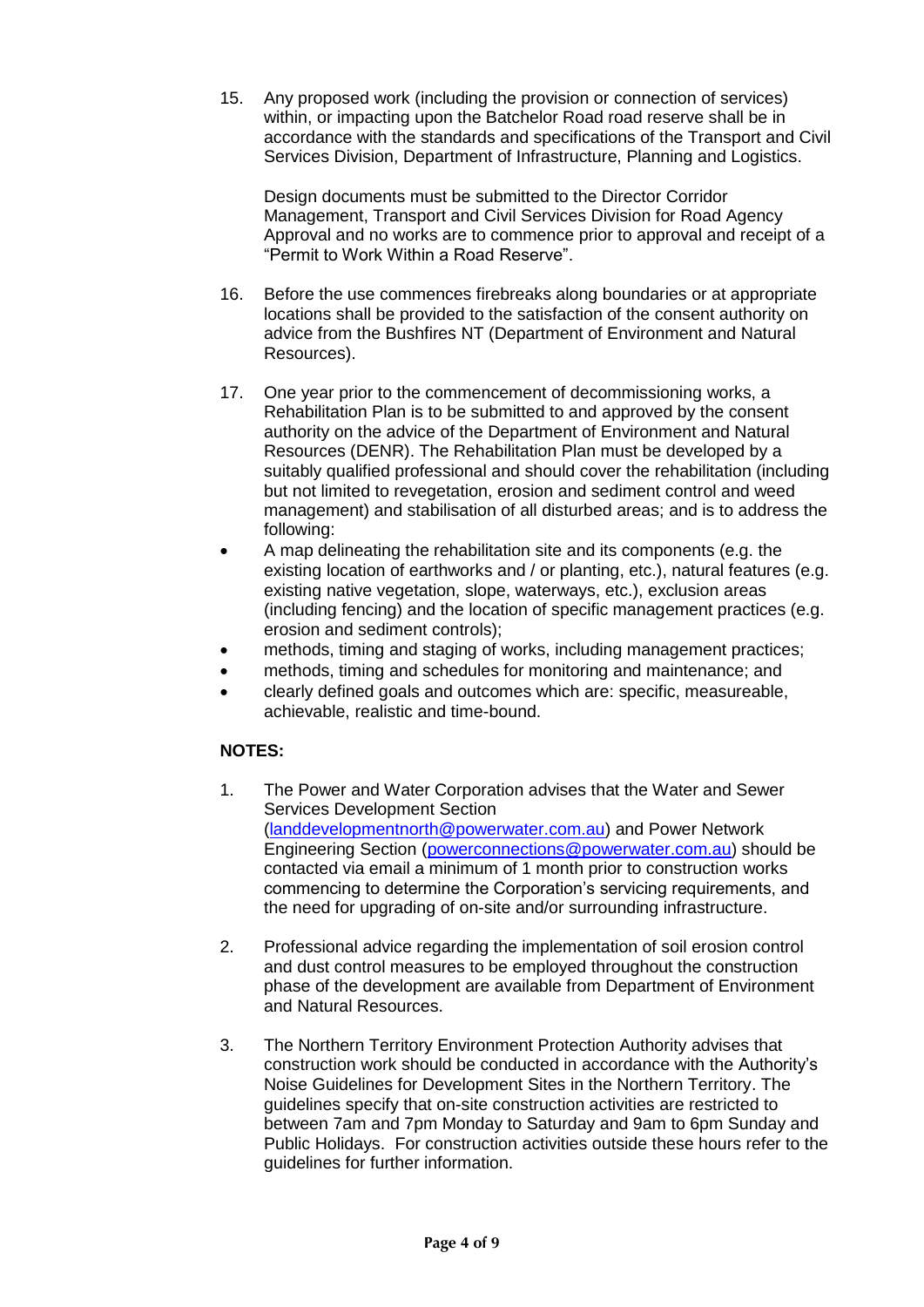- 4. The permit holder is advised that the proposal may have assessment implications under the *Waste Management and Pollution Control Act*, More information can be found on the Northern Territory Environment Protection Authority website at: [https://ntepa.nt.gov.au/waste-pollution.](https://ntepa.nt.gov.au/waste-pollution) The applicant is encouraged to contact the NT EPA on (08) 8924 4218 or ntepa@nt.gov.au.
- 5. There are statutory obligations under the *Weeds Management Act* to take all practical measures to manage weeds on the property. For advice on weed management please contact the Department of Land Resource Management.
- 6. A permit to burn is required from the Regional Fire Control Officer, Department of Environment and Natural Resources, prior to the ignition of any felled vegetation on the property. Fire prevention measures are to be implemented in accordance with the requirements of the *Bushfires Act*.
- 7. The permit holder is advised that the proposal may have assessment implications under the Commonwealth *Environment Protection and Biodiversity Conservation Act*, contact the Commonwealth Department of Environment, Water, Heritage and the Arts on (02) 6274 1111
- 8. Any new on-site wastewater system to be installed must be carried out by a qualified licensed Self-Certifying Plumber and must comply with the NT Code of Practice for Small On-site Sewage and Sullage Treatment Systems and the Disposal or Reuse of Sewage Effluent (The Code).
- 9. The applicant is advised to engage a building certifier, within the meaning of the *Building Act*, as to whether the building/s comply with the *Building Act* and associated Regulations.
- 10. The finish of any Prime Identification sign, if erected, shall be such that, if illuminated, day and night readability is the same and is of constant display (i.e. not flashing or variable message). The sign shall be positioned:
- (a) so as not to create sun or headlight reflection to motorists; and
- (b) be located entirely (including foundations and aerially) within the subject lot.
- 11. Upon completion of any works within the Batchelor Road road reserve, the road reserve shall be rehabilitated to the standards and requirements of the Transport and Civil Services Division of the Department of Infrastructure, Planning and Logistics.
- 12. Any proposed works which fall within the scope of the Construction Industry Long Service Leave and Benefits Act must be notified to NT Build by lodgement of the required Project Notification Form. Payment of any levy must be made prior to the commencement of any construction activity. NT Build should be contacted via email [\(info@ntbuild.com.au\)](mailto:info@ntbuild.com.au) or by phone on 08 89364070 to determine if the proposed works are subject to the Act.
- 13. The access driveway to Section 2937 shall remain clear and provide unrestricted access to Section 2937 at all times. Access to Section 2937 for any purpose, including construction, infrastructure or servicing, shall only occur with the consent of the landowner.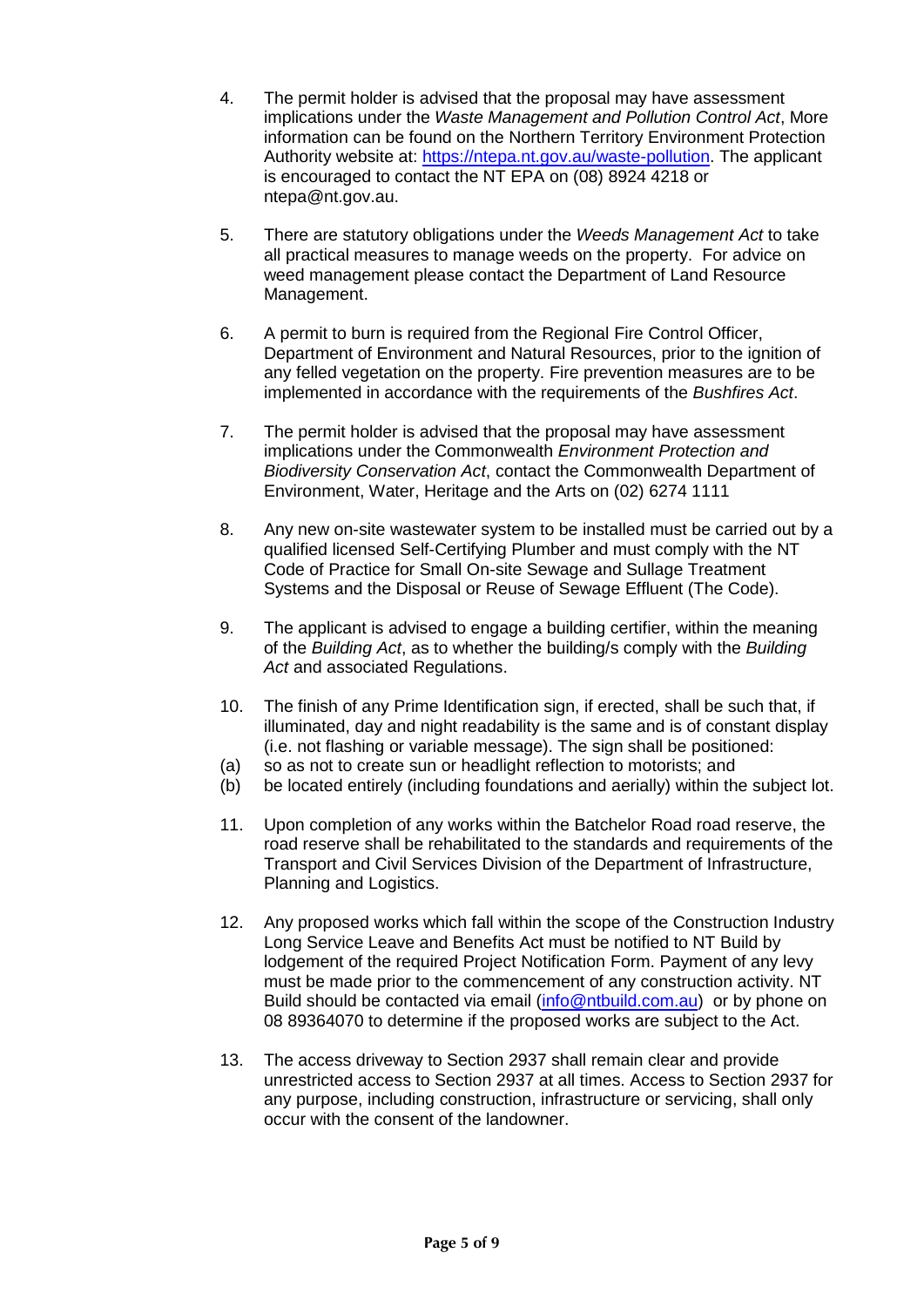#### **REASONS FOR THE DECISION**

1. Pursuant to section 51(a) of the *Planning Act*, the consent authority must take into account any planning scheme that applies to the land to which the application relates.

The land is within Zone FD (Future Development) where the purpose of the zone is to *limit uses and development within the zone to a level that will not prejudice the future development*. A solar facility is an undefined use within the NT Planning Scheme and therefore requires the consent of the authority. Given the nature of the use and its temporary nature the proposal is considered to be in accordance with the purpose of the zone.

A solar facility is an undefined use in the planning scheme and therefore the car parking requirement is at the discretion of the authority.

The statement of effect describes a need for only three spaces for maintenance officers to park from time to time. This number may be an appropriate amount given the lack of site office and maintenance warehouse and consequent lack of activity. Notwithstanding this, the proposal currently includes six car parking spaces to meet the technical requirement of five spaces required for the 'outdoor storage' that consists of 33 shipping containers.

2. Pursuant to Section 51(j) of the *Planning Act*, the consent authority must take into consideration the capability of the land to which the proposed development relates to support the proposed development and the effect of the development on the land and on other land, the physical characteristics of which may be affected by the development.

The applicant has considered the capability of the land in the proposal however the requirement for submission of an Erosion and Sediment Control Plan and Stormwater Management Plan has been included as a condition precedent to further ensure the development is managed accordingly and will not impact on surrounding land. A number of standard conditions relating to the servicing of the subject land have been applied to the development permit and will help ensure that the land is capable of supporting its intended use.

3. Pursuant to Section 51(e) of the *Planning Act*, the consent authority must take into consideration any public submissions made under section 49, and any evidence or information received under section 50, in relation to the development application.

One public submission was received by the adjoining land owner outlining concerns regarding an electricity easement entering his property to connect to the substation at his property due to the potential to limit access to his property. The applicant has since revised the plan where the easement will be underground and enter the substation by the Batchelor Road road reserve.

It is noted that the proposed development is limited to Section 2924 and does not include any development of Section 2937 and therefore no works should be taking place or impacting upon Section 2937.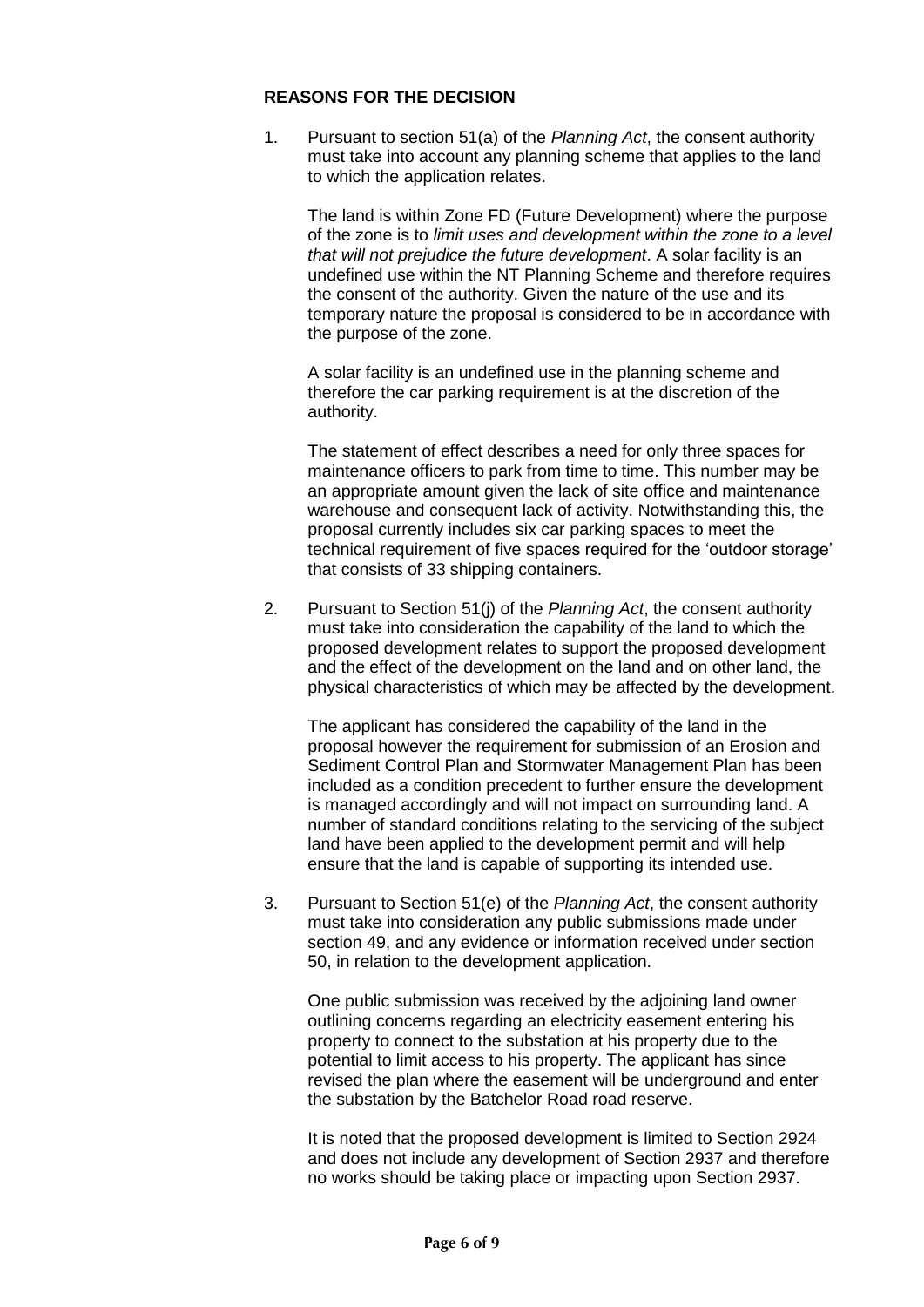To address the submitter's concerns a notation to reflect the proposed wording is included in the recommendation to ensure that the potential issue is highlighted to the landowner/developer.

4. Pursuant to section 51(n) of the *Planning Act*, the consent authority must take into consideration the potential impact on the existing and future amenity of the area in which the land is situated.

A condition precedent for the applicant to submit a Construction Traffic Management Plan will ensure the construction process does not detriment the existing and future amenity of the area. For the longer term, a time limit is recommended as a condition of development to ensure the use remains temporary and would require further approval after the 40 years of the lease. A number of other standard conditions have been applied to the development permit to ensure that the amenity of the area is not adversely impacted during construction or as a result of servicing requirements.

**ACTION:** Notice of Consent and Development Permit

**RESOLVED** That, the Development Consent Authority vary the requirements of Clause 11.1.1 **05/18** (Minimum Lot Size Requirements) of the Northern Territory Planning Scheme, and pursuant to section 53(a) of the *Planning Act,* consent to the application to develop Section 2924 (1065) Batchelor Road, Hundred of Goyder for the purpose of a subdivision to create one lot for the purpose of a lease in excess of 12 years, subject to the following conditions:

#### **CONDITIONS**

- 1. The works carried out under this permit shall be in accordance with the drawing numbered 2017/0344/01 endorsed as forming part of this permit.
- 2. Any development on or adjacent to any easements on site shall be carried out to the requirements of the relevant service authority to the satisfaction of the consent authority.
- 3. All existing and proposed easements and sites for existing and required utility services must be vested in the relevant authority for which the easement or site is to be created on the plan of subdivision submitted for approval by the Surveyor General.
- 4. The owner of the land must enter into agreements with the relevant authorities for the provision of water supply, drainage and electricity facilities to each lot shown on the endorsed plan in accordance with the authorities' requirements and relevant legislation at the time.
- 5. The kerb crossovers and driveways to the site approved by this permit are to meet the technical standards of the Transport and Civil Services Division, Department of Infrastructure, Planning and Logistics, to the satisfaction of the consent authority.
- 6. Engineering design and specifications for the proposed and affected roads, street lighting, stormwater drainage, site earthworks, vehicular access, pedestrian/ cycle corridors and streetscaping are to be to the technical requirements of the Transport and Civil Services Division, Department of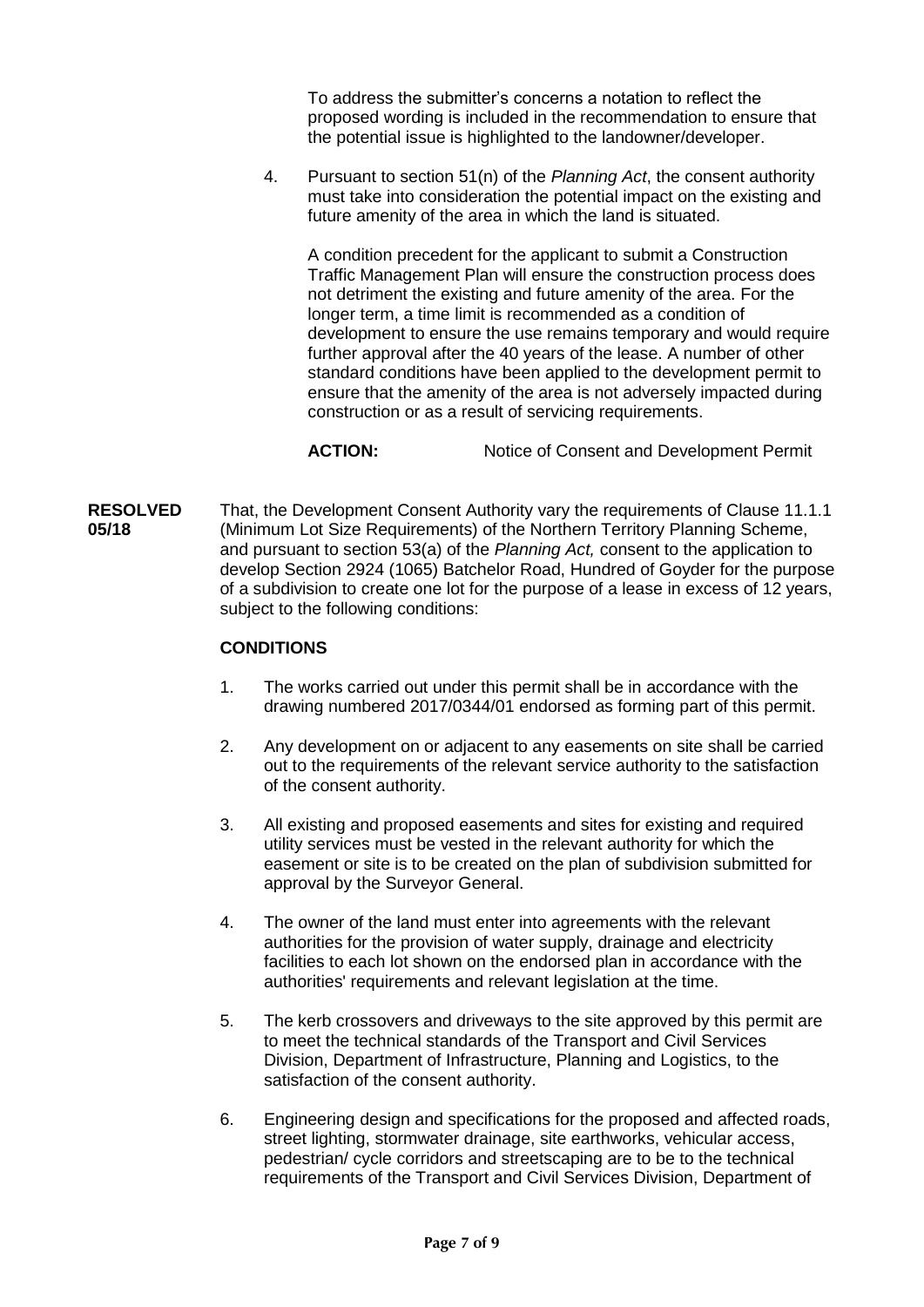Infrastructure, Planning and Logistics, to the satisfaction of the consent authority and all approved works constructed at the owner's expense.

- 7. Where unfenced, the Batchelor Road frontage is to be appropriately fenced in accordance with Transport and Civil Services Division of the Department of Infrastructure, Planning and Logistics standards and requirements to the satisfaction to the consent authority.
- 8. Any proposed work (including the provision or connection of services) within, or impacting upon the Batchelor Road road reserve shall be in accordance with the standards and specifications of the Transport and Civil Services Division, Department of Infrastructure, Planning and Logistics. Design documents must be submitted to the Director Corridor Management, Transport and Civil Services Division for Road Agency Approval and no works are to commence prior to approval and receipt of a "Permit to Work Within a Road Reserve".
- 9. Before the issue of titles, firebreaks along boundaries or at appropriate locations shall be provided to the satisfaction of the consent authority on advice from the Bushfires NT (Department of Environment and Natural Resources).
- 10. Soil erosion control and dust control measures must be employed throughout the construction stage of the development to the satisfaction of the consent authority.

### **NOTES:**

- 1. The Power and Water Corporation advises that the Water and Sewer Services Development Section (landdevelopmentnorth@powerwater.com.au) and Power Network Engineering Section (powerconnections@powerwater.com.au) should be contacted via email a minimum of 1 month prior to construction works commencing to determine the Corporation's servicing requirements, and the need for upgrading of on-site and/or surrounding infrastructure.
- 2. As part of any subdivision, the parcel numbers for addressing should comply with the Australian Standard (AS/NZS 4819:2011). For more information contact Survey and Land Records [surveylandrecords@nt.gov.au](mailto:surveylandrecords@nt.gov.au) 08 8995 5354. The numbers shown on the plans are indicative only and are not for addressing purposes.
- 3. Professional advice regarding the implementation of soil erosion control and dust control measures to be employed throughout the construction phase of the development are available from Department of Environment and Natural Resources.
- 4. There are statutory obligations under the *Weeds Management Act* to take all practical measures to manage weeds on the property. For advice on weed management please contact the Department of Land Resource Management.
- 5. A permit to burn is required from the Regional Fire Control Officer, Department of Environment and Natural Resources, prior to the ignition of any felled vegetation on the property. Fire prevention measures are to be implemented in accordance with the requirements of the *Bushfires Act*.